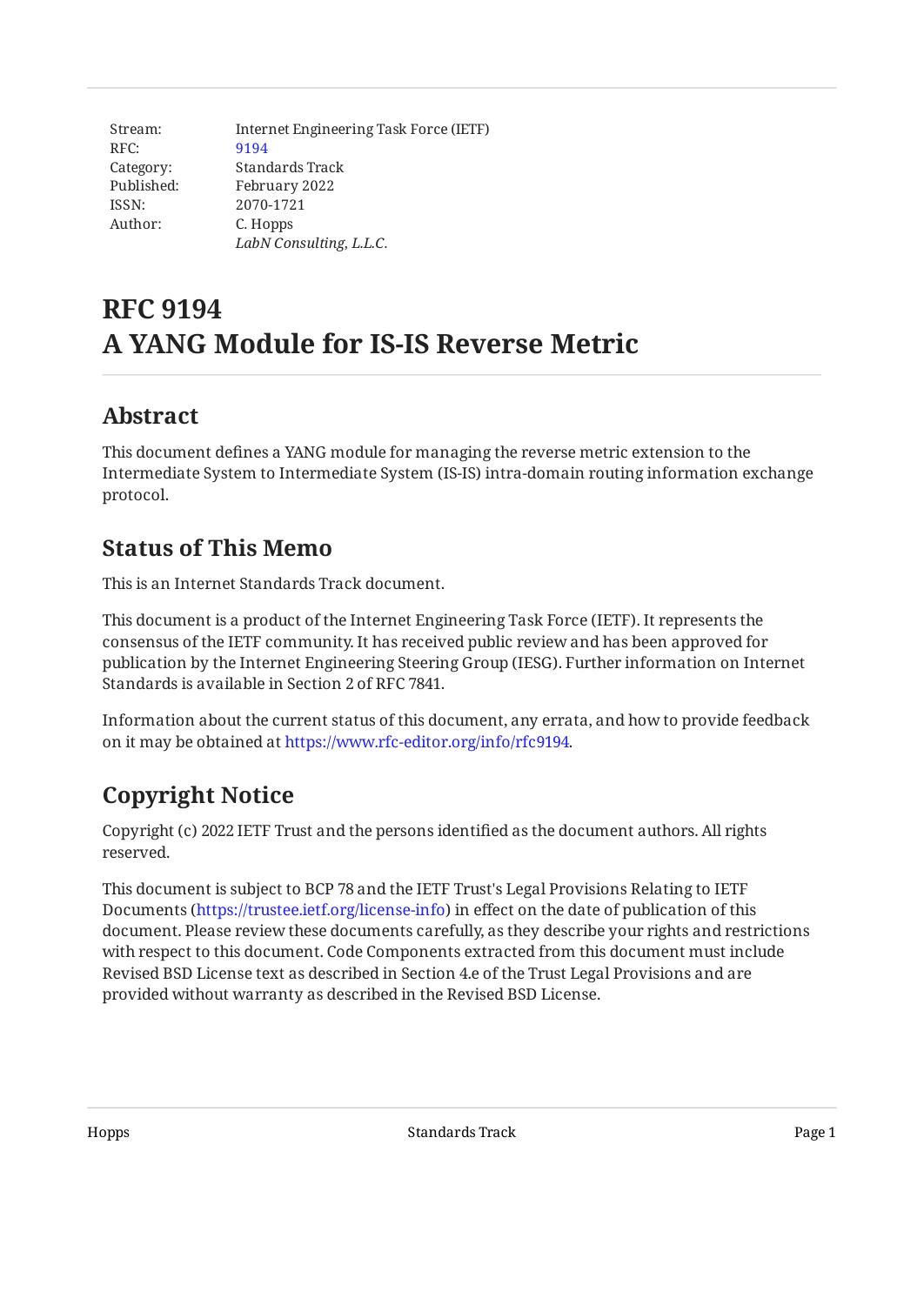## <span id="page-1-0"></span>**[Table of Contents](#page-1-0)**

- [1](#page-1-1). [Introduction](#page-1-1)
- [2](#page-1-2). [YANG Management](#page-1-2)
	- [2.1.](#page-1-3) [YANG Tree](#page-1-3)
	- [2.2.](#page-2-0) [YANG Module](#page-2-0)
- [3](#page-7-0). [IANA Considerations](#page-7-0)
	- [3.1.](#page-7-1) [Updates to the IETF XML Registry](#page-7-1)
	- [3.2.](#page-7-2) [Updates to the YANG Module Names Registry](#page-7-2)
- [4](#page-7-3). [Security Considerations](#page-7-3)
- [5](#page-9-0). [Normative References](#page-9-0)
- [6](#page-10-0). [Informative References](#page-10-0)
- [Appendix A.](#page-10-1) [Examples](#page-10-1)
	- [A.1](#page-10-2). [Enablement Example Using XML YANG Instance Data](#page-10-2)
	- [A.2](#page-11-0). [Usage Example Using XML YANG Instance Data](#page-11-0)
	- [A.3](#page-11-1). [Usage Example Using JSON YANG Instance Data](#page-11-1)

[Author's Address](#page-12-0)

## <span id="page-1-1"></span>**[1. Introduction](#page-1-1)**

This document defines a YANG module for managing the reverse metric extension to IS-IS [[RFC8500\]](#page-10-3) [ISO-10589]. Please refer to [RFC8500] for the description and definition of the functionality managed by this module.

<span id="page-1-2"></span>The YANG data model described in this document conforms to the Network Management Datastore Architecture defined in [RFC8342].

## <span id="page-1-3"></span>**[2. YANG Management](#page-1-2)**

#### **[2.1. YANG Tree](#page-1-3)**

The following is the YANG tree diagram [\[RFC8340](#page-9-3)] for the IS-IS reverse metric extension additions.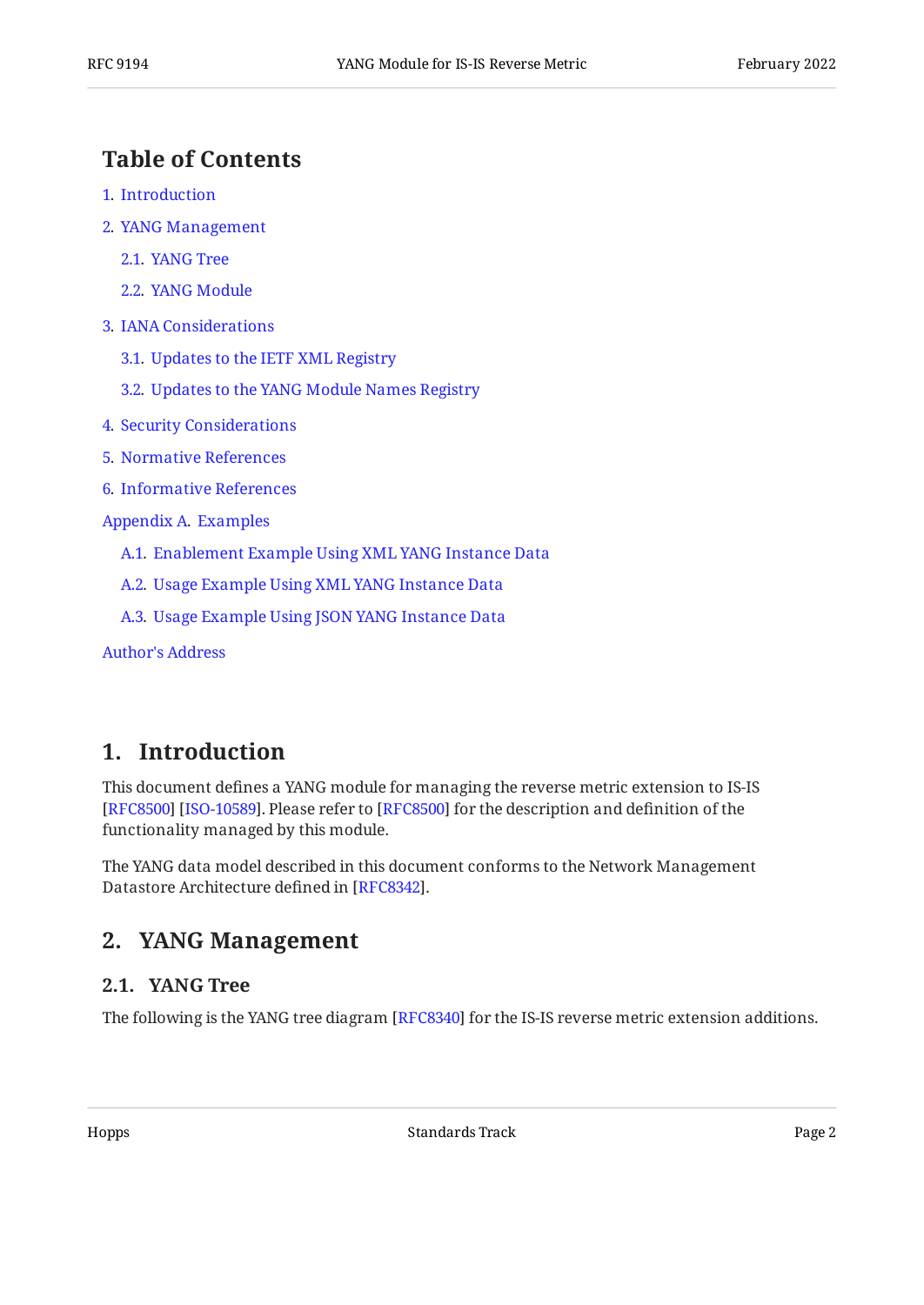```
module: ietf-isis-reverse-metric
   augment /rt:routing/rt:control-plane-protocols
             /rt:control-plane-protocol/isis:isis:
     +--rw reverse-metric
        +--rw enable-receive? boolean
   augment /rt:routing/rt:control-plane-protocols
             /rt:control-plane-protocol/isis:isis/isis:interfaces
             /isis:interface:
     +--rw reverse-metric
        +--rw metric? isis:wide-metric
        +--rw flags
        | +--rw whole-lan? boolean
          | +--rw allow-unreachable? boolean
        +--rw exclude-te-metric? boolean
        +--rw level-1
           | +--rw metric? isis:wide-metric
           | +--rw flags
          | +--rw_whole-lan? boolean<br>| +--rw_allow-unreachable? boolean
            +--rw allow-unreachable?
           | +--rw exclude-te-metric? boolean
       +--rw level-2<br>+--rw metric?
                                     isis:wide-metric
           +--rw flags
             | +--rw whole-lan? boolean
            +--rw allow-unreachable?
           +--rw exclude-te-metric? boolean
   augment /rt:routing/rt:control-plane-protocols
             /rt:control-plane-protocol/isis:isis/isis:interfaces
             /isis:interface/isis:adjacencies/isis:adjacency:
     +--ro reverse-metric
        +--ro metric? isis:wide-metric
        +--ro flags
       | +--ro whole-lan? boolean<br>| +--ro allow-unreachable? boolean
         +--ro allow-unreachable?
        +--ro te-metric? uint32
```
#### <span id="page-2-0"></span>**[2.2. YANG Module](#page-2-0)**

The following is the YANG module for managing the IS-IS reverse metric functionality defined in [[RFC8500\]](#page-10-3). It imports modules from [RFC8349] and [RFC9130].

This YANG module uses the same per-level hierarchical configuration structure as that defined in the augmented base module.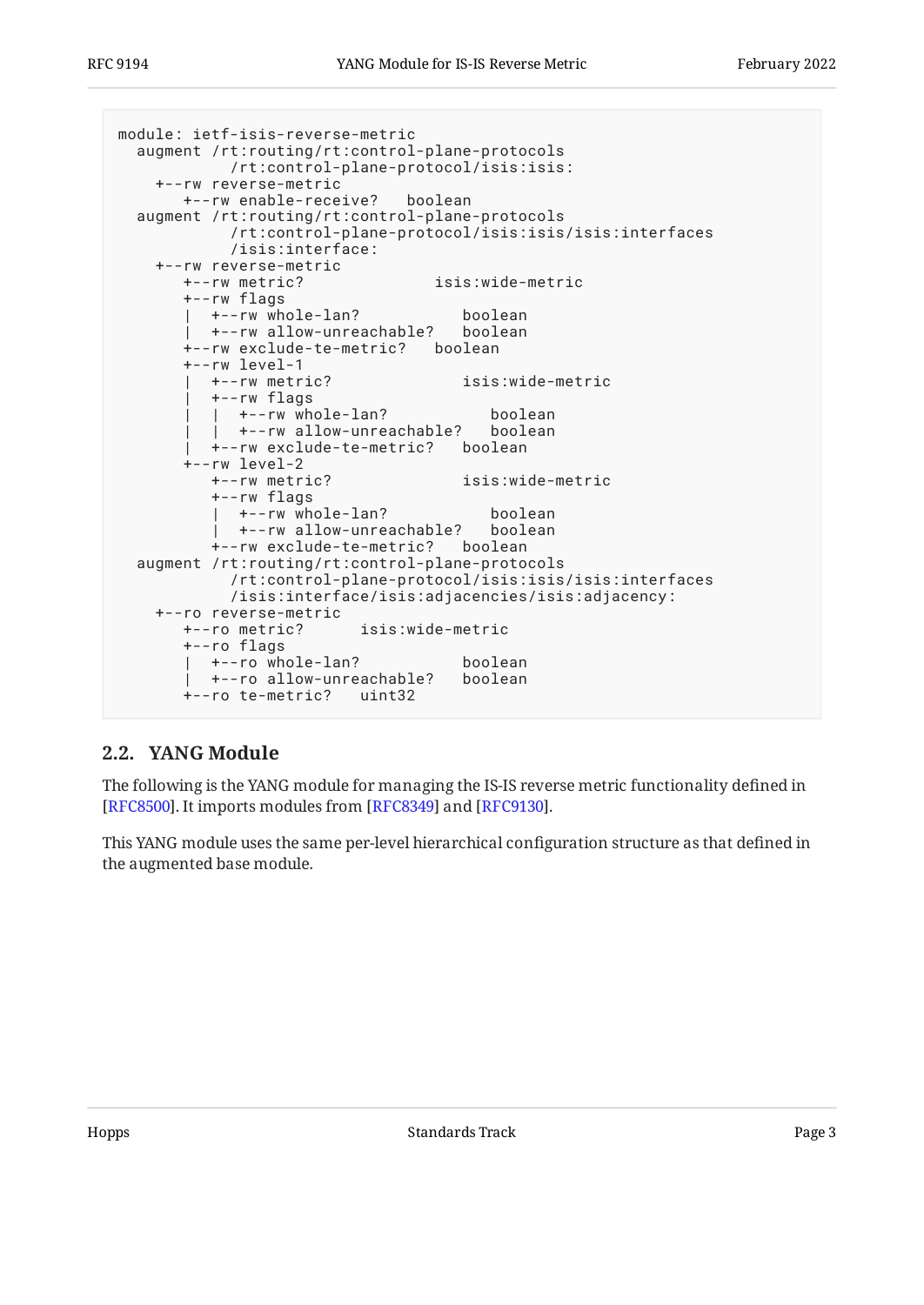```
<CODE BEGINS>
file "ietf-isis-reverse-metric@2022-02-03.yang"
module ietf-isis-reverse-metric {
   yang-version 1.1;
   namespace "urn:ietf:params:xml:ns:yang:ietf-isis-reverse-metric";
   prefix isis-rmetric;
   import ietf-routing {
     prefix rt;
     reference
       "RFC 8349: A YANG Data Model for Routing Management
                  (NMDA Version)";
 }
   import ietf-isis {
     prefix isis;
     reference
       "RFC 9130: YANG Data Model for the IS-IS Protocol";
   }
   organization
      "IETF LSR Working Group (LSR)";
   contact
 "WG Web: <https://datatracker.ietf.org/wg/lsr/>
 WG List: <mailto:lsr@ietf.org>
      Author: Christian Hopps
               <mailto:chopps@chopps.org>";
   description
     "This module defines the configuration and operational state
      for managing the IS-IS reverse metric functionality
     (RFC 8500).
      Copyright (c) 2022 IETF Trust and the persons identified as
      authors of the code. All rights reserved.
      Redistribution and use in source and binary forms, with or
      without modification, is permitted pursuant to, and subject to
      the license terms contained in, the Revised BSD License set
      forth in Section 4.c of the IETF Trust's Legal Provisions
      Relating to IETF Documents
      (https://trustee.ietf.org/license-info).
      This version of this YANG module is part of RFC 9194; see the
      RFC itself for full legal notices.";
   reference
     "RFC 8500: IS-IS Routing with Reverse Metric";
   revision 2022-02-03 {
     description
        "Initial revision.";
     reference
        "RFC 9194: A YANG Module for IS-IS Reverse Metric";
   }
   grouping reverse-metric-data {
```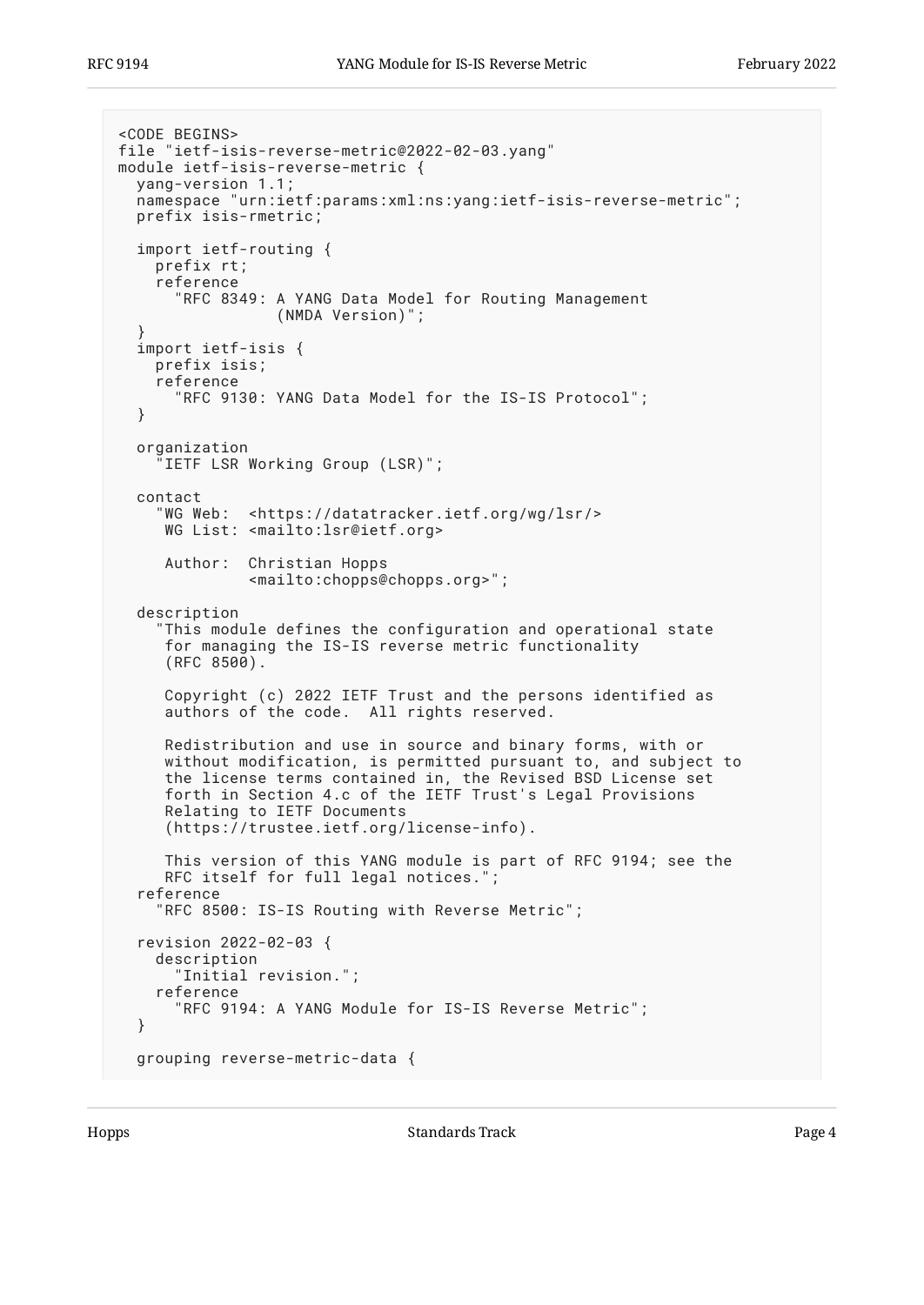```
 description
       "IS-IS reverse metric data.";
     leaf metric {
       type isis:wide-metric;
       description
          "The reverse metric value.";
       reference
         "RFC 8500: IS-IS Routing with Reverse Metric, Section 2";
 }
    container flags {
       description
         "The reverse metric flag values.";
       leaf whole-lan {
         type boolean;
         description
            "The 'Whole LAN' bit (W bit) (RFC 8500). If true, then
            a Designated Intermediate System (DIS) processing this
            reverse metric will add the metric value to all the
            nodes it advertises in the pseudonode Link State
            Protocol Data Unit (LSP) for this interface.
            Otherwise, it will only increment the metric for the
            advertising node in the pseudonode LSP for this
            interface.";
         reference
           "RFC 8500: IS-IS Routing with Reverse Metric,
                       Section 2";
 }
       leaf allow-unreachable {
         type boolean;
         description
           "The 'Unreachable' bit (U bit) (RFC 8500). If true, it
            allows the neighbor to increment the overall metric up
            to 2^24-1 rather than the lesser maximum of 2^24-2.
            If the metric is then set by the neighbor to 2^24-1,
            it will cause traffic to stop using, rather than avoid
            using, the interface.";
         reference
           "RFC 8500: IS-IS Routing with Reverse Metric,
                      Section 2";
       }
     }
  }
  grouping reverse-metric-if-config-data {
    description
       IS-IS reverse metric config data.";
     uses reverse-metric-data;
    leaf exclude-te-metric {
       type boolean;
       default "false";
       description
         "If true and there is a TE metric defined for this
          interface, then do not send the Traffic Engineering
          Metric sub-TLV in the Reverse Metric TLV.";
       reference
         "RFC 8500: IS-IS Routing with Reverse Metric, Section 2";
     }
```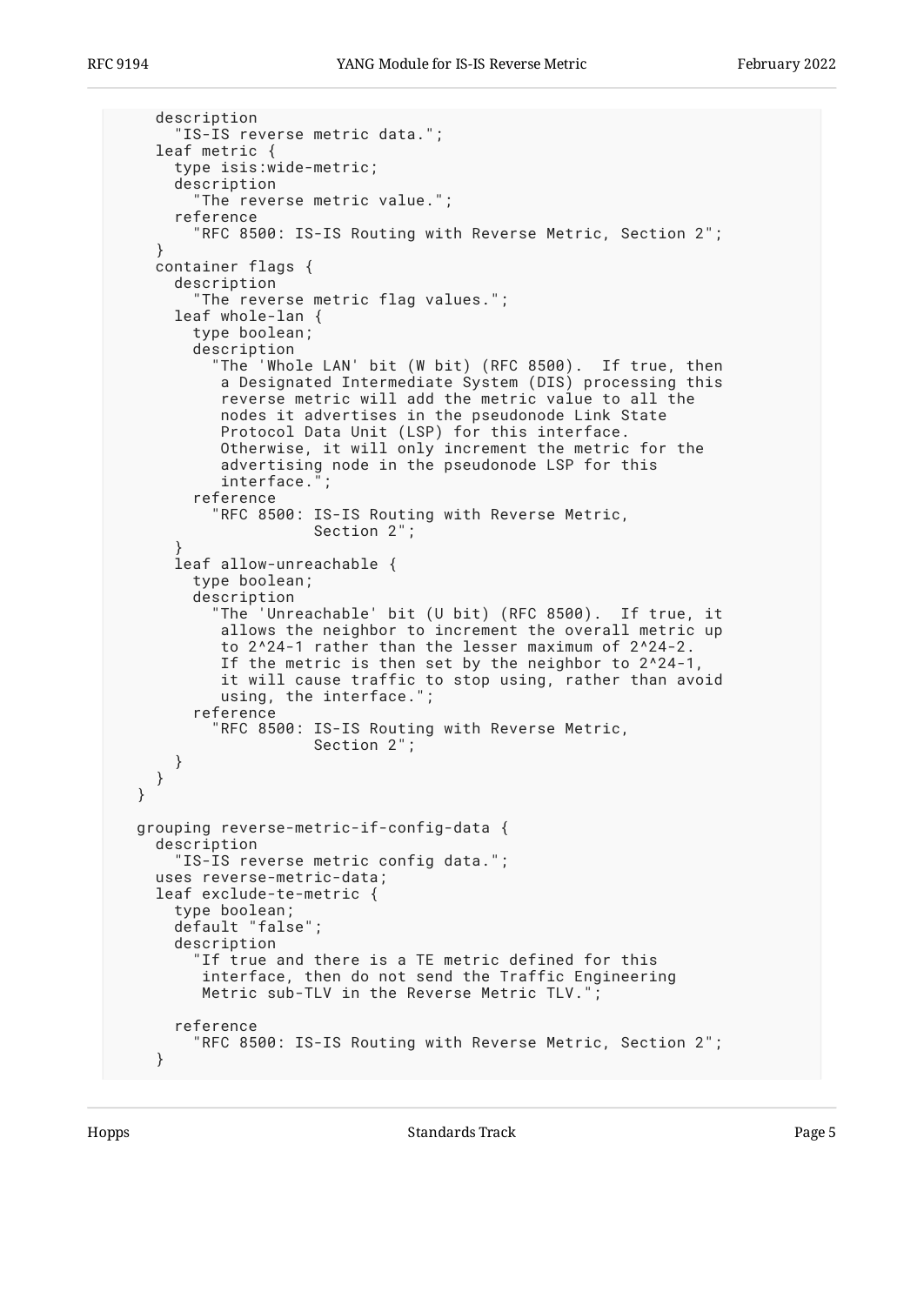```
 }
  grouping tlv16-reverse-metric {
    description
       "IS-IS Reverse Metric TLV data.";
    uses reverse-metric-data;
    leaf te-metric {
       type uint32;
       description
         "The TE metric value from the sub-TLV, if present.";
       reference
         "RFC 8500: IS-IS Routing with Reverse Metric, Section 2";
    }
  }
 augment "/rt:routing/rt:control-plane-protocols/"
 + "rt:control-plane-protocol/"
         + "isis:isis" {
    when "derived-from-or-self(../rt:type, 'isis:isis')" {
      description
         "This augment is only valid when the routing protocol
          instance type is 'isis'.";
    }
    description
       "The reverse metric configuration for an IS-IS instance.";
    container reverse-metric {
       description
         "Global reverse metric configuration.";
      leaf enable-receive {
         type boolean;
         default "false";
         description
           "Enables handling of reverse metric announcements from
            neighbors. By default, reverse metric handling is
            disabled and must be explicitly enabled through this
            configuration.";
       }
    }
  }
 augment "/rt:routing/rt:control-plane-protocols/"
 + "rt:control-plane-protocol/"
         + "isis:isis/isis:interfaces/isis:interface" {
    when "derived-from-or-self(../../../rt:type, 'isis:isis')" {
       description
         "This augment is only valid when the routing protocol
          instance type is 'isis'.";
    }
    description
       "The reverse metric configuration for an interface.";
    container reverse-metric {
      description
         "Announces a reverse metric to neighbors. The
         configuration is hierarchical and follows the same
```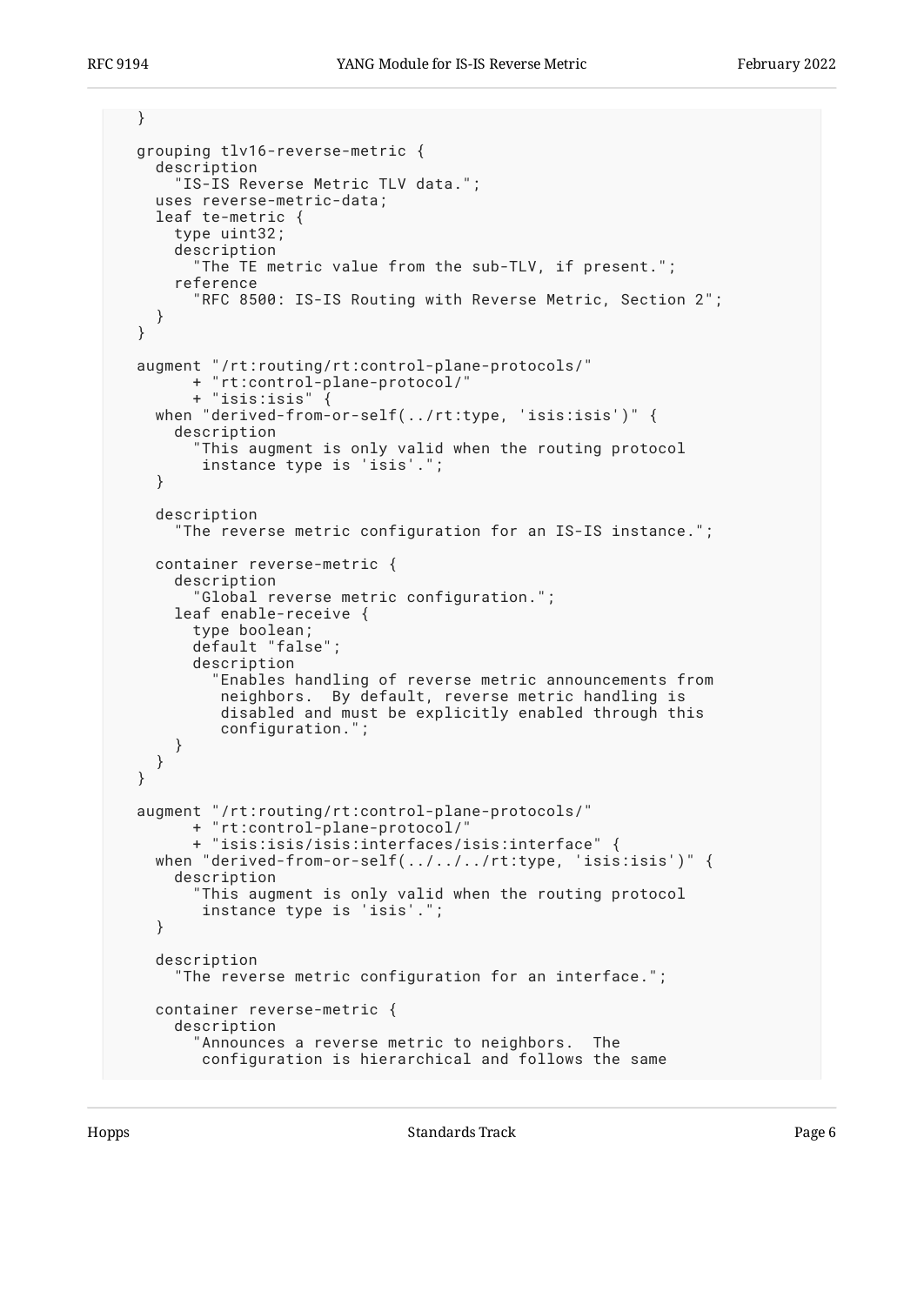behavior as that defined for per-level values in the augmented base module. Reverse metric operation is enabled by the configuration of a 'reverse-metric' metric value either at the top level or under a level-specific container node. If a 'reverse-metric' metric value is only specified under a level-specific container node, then operation is only enabled at the specified level. As the reverse metric is advertised in IS-IS Hello Protocol Data Units (IIH PDUs), level-specific configuration is only available for broadcast interface types."; uses reverse-metric-if-config-data { refine "flags/whole-lan" { default "false"; } refine "flags/allow-unreachable" { default "false"; } } container level-1 { when '../../isis:interface-type = "broadcast"'; description "Announces a reverse metric to level-1 neighbors."; uses reverse-metric-if-config-data; } container level-2 { when '../../isis:interface-type = "broadcast"'; description "Announces a reverse metric to level-2 neighbors."; uses reverse-metric-if-config-data; } } augment "/rt:routing/rt:control-plane-protocols/" + "rt:control-plane-protocol/" + "isis:isis/isis:interfaces/isis:interface/" + "isis:adjacencies/isis:adjacency" { when "derived-from-or-self(../../../../../rt:type, 'isis:isis')" { description "This augment is only valid when the routing protocol instance type is 'isis'."; } description "The reverse metric state advertised by an adjacency."; container reverse-metric { description "IS-IS Reverse Metric TLV data."; uses tlv16-reverse-metric; }

 } }

}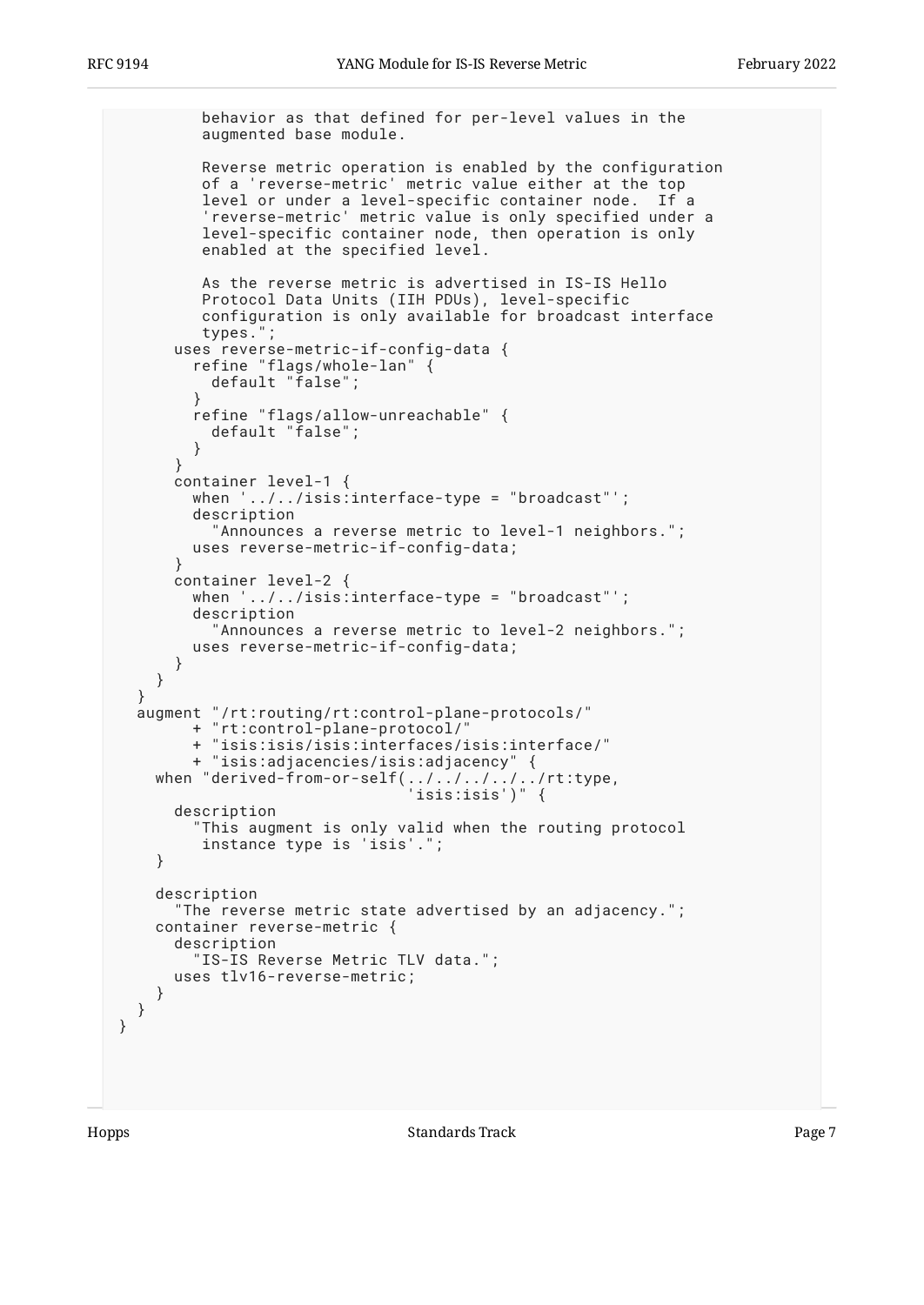<span id="page-7-0"></span><CODE ENDS>

## <span id="page-7-1"></span>**[3. IANA Considerations](#page-7-0)**

#### **[3.1. Updates to the IETF XML Registry](#page-7-1)**

This document registers a URI in the "IETF XML Registry" [RFC3688]. Following the format in  $\;$ [[RFC3688\]](#page-9-5), the following registration has been made:

URI: urn:ietf:params:xml:ns:yang:ietf-isis-reverse-metric Registrant Contact: The IESG. XML: N/A; the requested URI is an XML namespace.

#### <span id="page-7-2"></span>**[3.2. Updates to the YANG Module Names Registry](#page-7-2)**

This document registers one YANG module in the "YANG Module Names" registry [RFC6020]. Following the format in [RFC6020], the following registration has been made:

Name: ietf-isis-reverse-metric Maintained by IANA? N Namespace: urn:ietf:params:xml:ns:yang:ietf-isis-reverse-metric Prefix: isis-rmetric Reference: RFC 9194

## <span id="page-7-3"></span>**[4. Security Considerations](#page-7-3)**

The YANG module specified in this document defines a schema for data that is designed to be accessed via network management protocols such as NETCONF [\[RFC6241](#page-9-7)] or RESTCONF . The lowest NETCONF layer is the secure transport layer, and the mandatory-to-[[RFC8040\]](#page-9-8) implement secure transport is Secure Shell (SSH) [RFC6242]. The lowest RESTCONF layer is HTTPS,  $\,$ and the mandatory-to-implement secure transport is TLS [RFC8446].

The Network Configuration Access Control Model (NACM) [[RFC8341\]](#page-9-10) provides the means to restrict access for particular NETCONF or RESTCONF users to a preconfigured subset of all available NETCONF or RESTCONF protocol operations and content.

The YANG module defined in this document can enable, disable, and modify the behavior of metrics used by routing. For the security implications regarding these types of changes, consult [[RFC8500\]](#page-10-3) -- which defines the functionality -- as well as  $[{\rm RF}C9130]$ .

There are a number of data nodes defined in this YANG module that are writable/creatable/ deletable (i.e., config true, which is the default). These data nodes may be considered sensitive or vulnerable in some network environments. Write operations (e.g., edit-config) to these data nodes without proper protection can have a negative effect on network operations. These YANG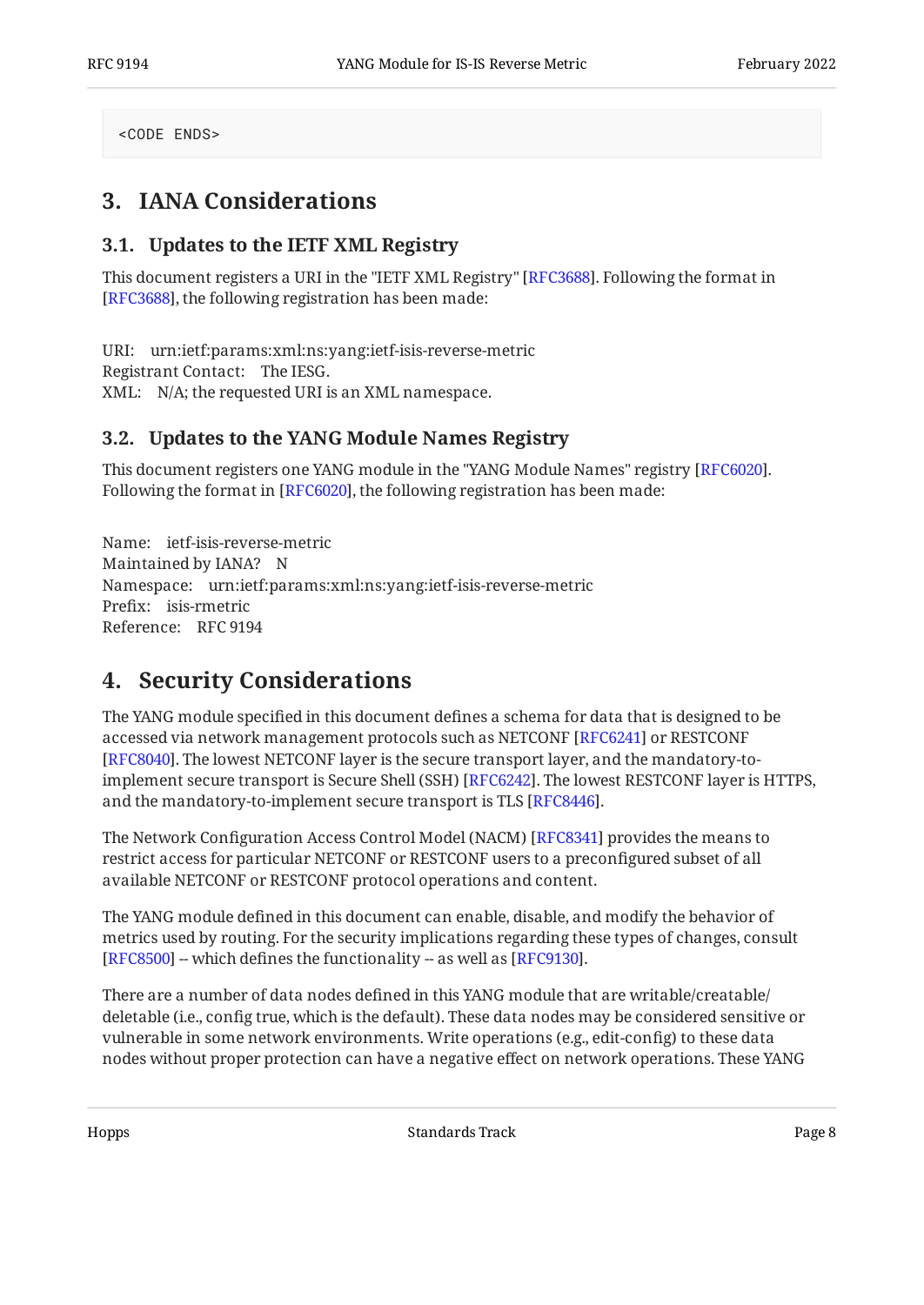nodes correspond directly to the functionality provided in RFC 8500, and the security considerations of the functionality are described in RFC 8500. These are the subtrees and data nodes:

```
Under "/rt:routing/rt:control-plane-protocols/" +
       "rt:control-plane-protocol/isis:isis"
```

```
 - /isis-rmetric:reverse-metric/isis-rmetric:enable-receive
```

```
Under "/rt:routing/rt:control-plane-protocols/" +
       "rt:control-plane-protocol/isis:isis/" +
       "isis:interfaces/isis:interface/" +
       "isis-rmetric:reverse-metric"
   - /isis-rmetric:metric
```

```
 - /isis-rmetric:flags/isis-rmetric:whole-lan
```

```
 - /isis-rmetric:flags/isis-rmetric:allow-unreachable
```
- /isis-rmetric:exclude-te-metric

```
Under "/rt:routing/rt:control-plane-protocols/" +
       "rt:control-plane-protocol/isis:isis/" +
       "isis:interfaces/isis:interface/" +
       "isis-rmetric:reverse-metric/" +
       "isis-rmetric:level-1/"
   - /isis-rmetric:metric
   - /isis-rmetric:flags/isis-rmetric:whole-lan
```

```
 - /isis-rmetric:flags/isis-rmetric:allow-unreachable
```
- /isis-rmetric:exclude-te-metric

```
Under "/rt:routing/rt:control-plane-protocols/" +
       "rt:control-plane-protocol/isis:isis/" +
       "isis:interfaces/isis:interface/" +
       "isis-rmetric:reverse-metric/" +
       "isis-rmetric:level-2/"
   - /isis-rmetric:metric
   - /isis-rmetric:flags/isis-rmetric:whole-lan
   - /isis-rmetric:flags/isis-rmetric:allow-unreachable
   - /isis-rmetric:exclude-te-metric
```
Some of the readable data nodes in this YANG module may be considered sensitive or vulnerable in some network environments. It is thus important to control read access (e.g., via get, getconfig, or notification) to these data nodes. These YANG nodes correspond directly to the functionality provided in RFC 8500, and the security considerations of the functionality are described in RFC 8500. These are the subtrees and data nodes: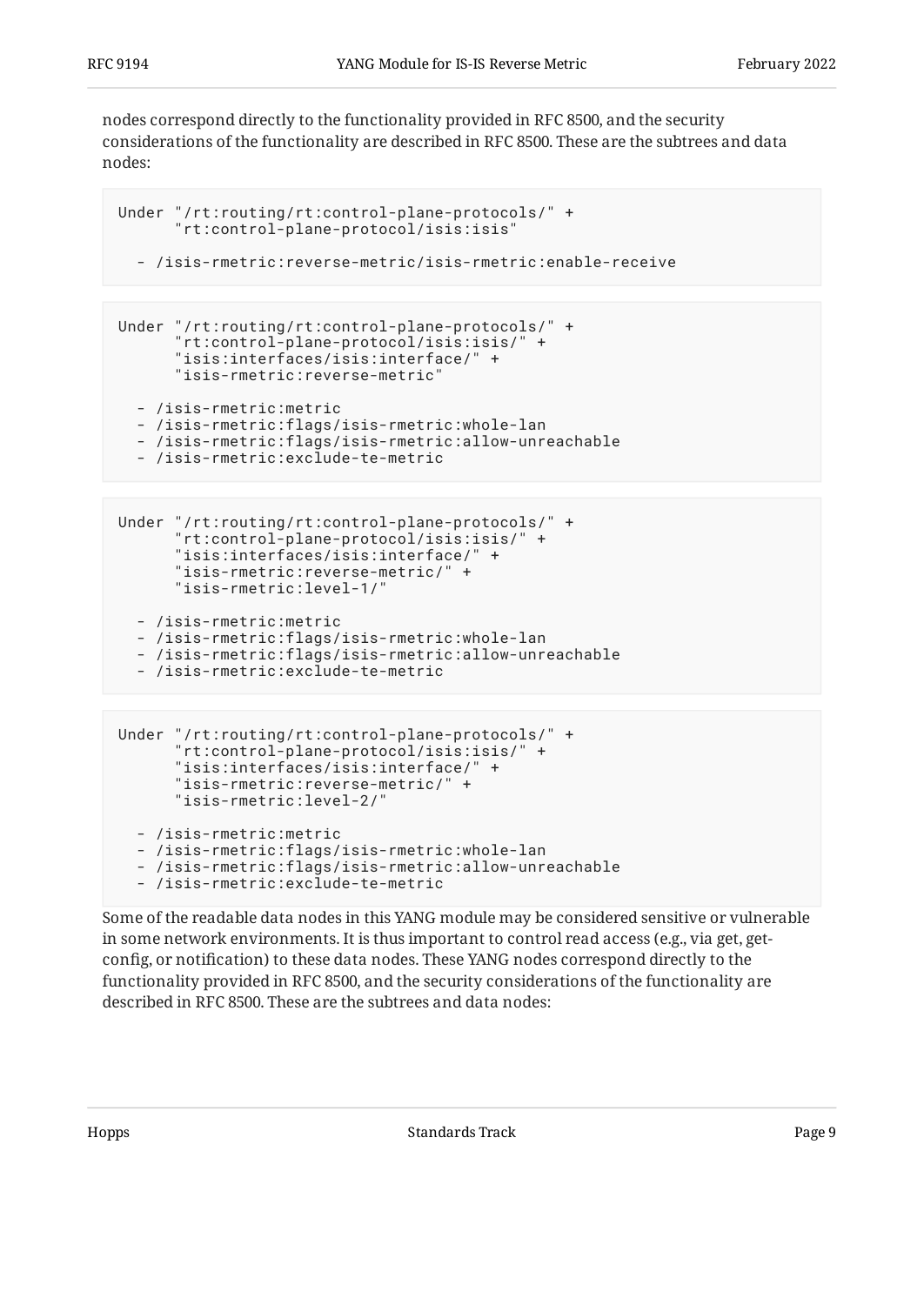```
Under "/rt:routing/rt:control-plane-protocols/" +
       "rt:control-plane-protocol/isis:isis/" +
       "isis:interfaces/isis:interface/" +
       "isis:adjacencies/isis:adjacency/" +
       "isis-rmetric:reverse-metric"
   - /isis-rmetric:metric
   - /isis-rmetric:flags/isis-rmetric:whole-lan
   - /isis-rmetric:flags/isis-rmetric:allow-unreachable
   - /isis-rmetric:te-metric
```
### <span id="page-9-0"></span>**[5. Normative References](#page-9-0)**

```
[ISO-10589] ISO, "Intermediate System to Intermediate System intra- domain routeing
           providing the connectionless-mode network service (ISO 8473)", International
           <https://www.iso.org/standard/
           . 
30932.html>
           information exchange protocol for use in conjunction with the protocol for
```
- <span id="page-9-5"></span>**[RFC3688]** Mealling, M., "The IETF XML Registry", BCP 81, RFC 3688, DOI 10.17487/RFC3688, January 2004, <https://www.rfc-editor.org/info/rfc3688>.
- <span id="page-9-6"></span>**[RFC6020]** , Bjorklund, M., Ed. "YANG - A Data Modeling Language for the Network Configuration Protocol (NETCONF)", RFC 6020, DOI 10.17487/RFC6020, October 2010, <https://www.rfc-editor.org/info/rfc6020>.
- <span id="page-9-7"></span>**[RFC6241]** Enns, R., Ed., Bjorklund, M., Ed., Schoenwaelder, J., Ed., and A. Bierman, Ed., "Network Configuration Protocol (NETCONF)", RFC 6241, DOI 10.17487/RFC6241, June 2011, <https://www.rfc-editor.org/info/rfc6241>.
- <span id="page-9-9"></span>**[RFC6242]** Wasserman, M., "Using the NETCONF Protocol over Secure Shell (SSH)", RFC 6242, DOI 10.17487/RFC6242, June 2011, <https://www.rfc-editor.org/info/rfc6242>.
- <span id="page-9-8"></span>**[RFC8040]** Bierman, A., Bjorklund, M., and K. Watsen, "RESTCONF Protocol", RFC 8040, DOI 10.17487/RFC8040, January 2017, <https://www.rfc-editor.org/info/rfc8040>.
- <span id="page-9-3"></span>**[RFC8340]** Bjorklund, M. and L. Berger, Ed., "YANG Tree Diagrams", BCP 215, RFC 8340, DOI 10.17487/RFC8340, March 2018, <https://www.rfc-editor.org/info/rfc8340>.
- <span id="page-9-10"></span>[RFC8341] Bierman, A. and M. Bjorklund, "Network Configuration Access Control Model", STD 91, RFC 8341, DOI 10.17487/RFC8341, March 2018, [<https://www.rfc-editor.org/](https://www.rfc-editor.org/info/rfc8341) . [info/rfc8341>](https://www.rfc-editor.org/info/rfc8341)
- <span id="page-9-2"></span>**[RFC8342]** Bjorklund, M., Schoenwaelder, J., Shafer, P., Watsen, K., and R. Wilton, "Network Management Datastore Architecture (NMDA)", RFC 8342, DOI 10.17487/RFC8342, March 2018, [<https://www.rfc-editor.org/info/rfc8342](https://www.rfc-editor.org/info/rfc8342)>.
- <span id="page-9-4"></span>**[RFC8349]** Lhotka, L., Lindem, A., and Y. Qu, "A YANG Data Model for Routing Management (NMDA Version)", RFC 8349, DOI 10.17487/RFC8349, March 2018, [<https://www.rfc-](https://www.rfc-editor.org/info/rfc8349). [editor.org/info/rfc8349](https://www.rfc-editor.org/info/rfc8349)>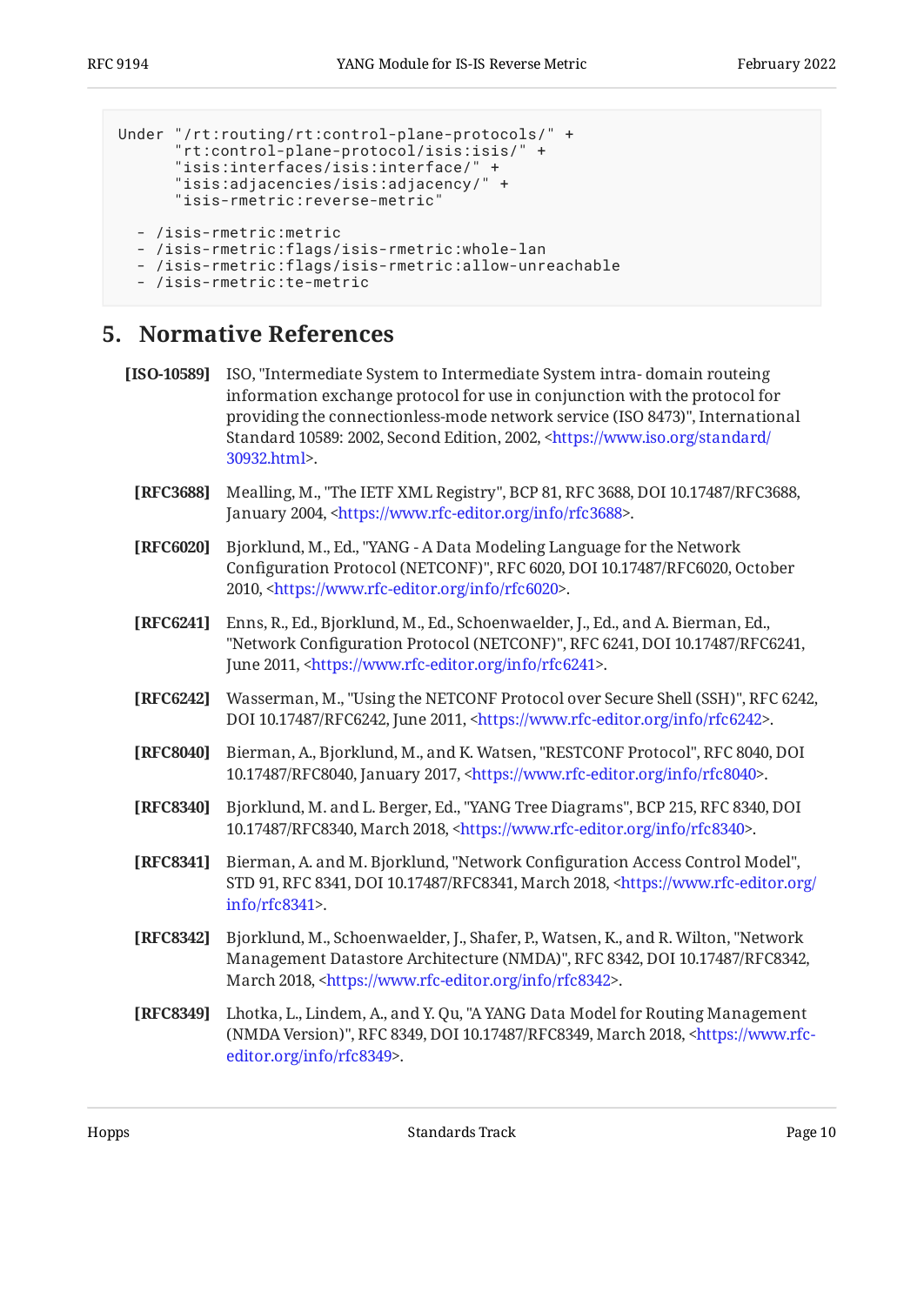- <span id="page-10-5"></span>**[RFC8446]** Rescorla, E., "The Transport Layer Security (TLS) Protocol Version 1.3", RFC 8446, DOI 10.17487/RFC8446, August 2018, <https://www.rfc-editor.org/info/rfc8446>.
- <span id="page-10-3"></span>**[RFC8500]** Shen, N., Amante, S., and M. Abrahamsson, "IS-IS Routing with Reverse Metric", RFC 8500, DOI 10.17487/RFC8500, February 2019, [<https://www.rfc-editor.org/info/](https://www.rfc-editor.org/info/rfc8500) . [rfc8500](https://www.rfc-editor.org/info/rfc8500)>
- <span id="page-10-4"></span>**[RFC9130]** Litkowski, S., Ed., Yeung, D., Lindem, A., Zhang, J., and L. Lhotka, "YANG Data Model for the IS-IS Protocol", RFC 9130, DOI 10.17487/RFC9130, January 2022, . [<https://www.rfc-editor.org/info/rfc9130](https://www.rfc-editor.org/info/rfc9130)>
- <span id="page-10-6"></span>**[W3C.REC-xml-20081126]** Bray, T., Paoli, J., Sperberg-McQueen, M., Maler, E., and F. Yergeau, "Extensible Markup Language (XML) 1.0 (Fifth Edition)", World Wide Web Consortium Recommendation REC-xml-20081126, November 2008, [<https://](https://www.w3.org/TR/2008/REC-xml-20081126) . [www.w3.org/TR/2008/REC-xml-20081126>](https://www.w3.org/TR/2008/REC-xml-20081126)

## <span id="page-10-0"></span>**[6. Informative References](#page-10-0)**

<span id="page-10-8"></span>**[RFC7951]** Lhotka, L., "JSON Encoding of Data Modeled with YANG", RFC 7951, DOI 10.17487/ RFC7951, August 2016, <https://www.rfc-editor.org/info/rfc7951>.

## <span id="page-10-2"></span><span id="page-10-1"></span>**[Appendix A. Examples](#page-10-1)**

#### **[A.1. Enablement Example Using XML YANG Instance Data](#page-10-2)**

Below is an example of XML [\[W3C.REC-xml-20081126\]](#page-10-6) YANG instance data [\[RFC8342\]](#page-9-2) to enable reverse metric processing.

```
<rt:routing
     xmlns:rt="urn:ietf:params:xml:ns:yang:ietf-routing"
     xmlns:isis="urn:ietf:params:xml:ns:yang:ietf-isis"
     xmlns:isis-rmetric=
     "urn:ietf:params:xml:ns:yang:ietf-isis-reverse-metric">
   <rt:control-plane-protocols>
     <rt:control-plane-protocol>
       <rt:type>isis:isis</rt:type>
       <rt:name>default</rt:name>
       <isis:isis>
         <isis:area-address>00</isis:area-address>
         <isis-rmetric:reverse-metric>
      <isis-rmetric:enable-receive>true</isis-rmetric:enable-receive>
         </isis-rmetric:reverse-metric>
       </isis:isis>
     </rt:control-plane-protocol>
  </rt:control-plane-protocols>
</rt:routing>
```
*[Figure 1: Example XML Data to Enable Reverse Metric Processing](#page-10-7)*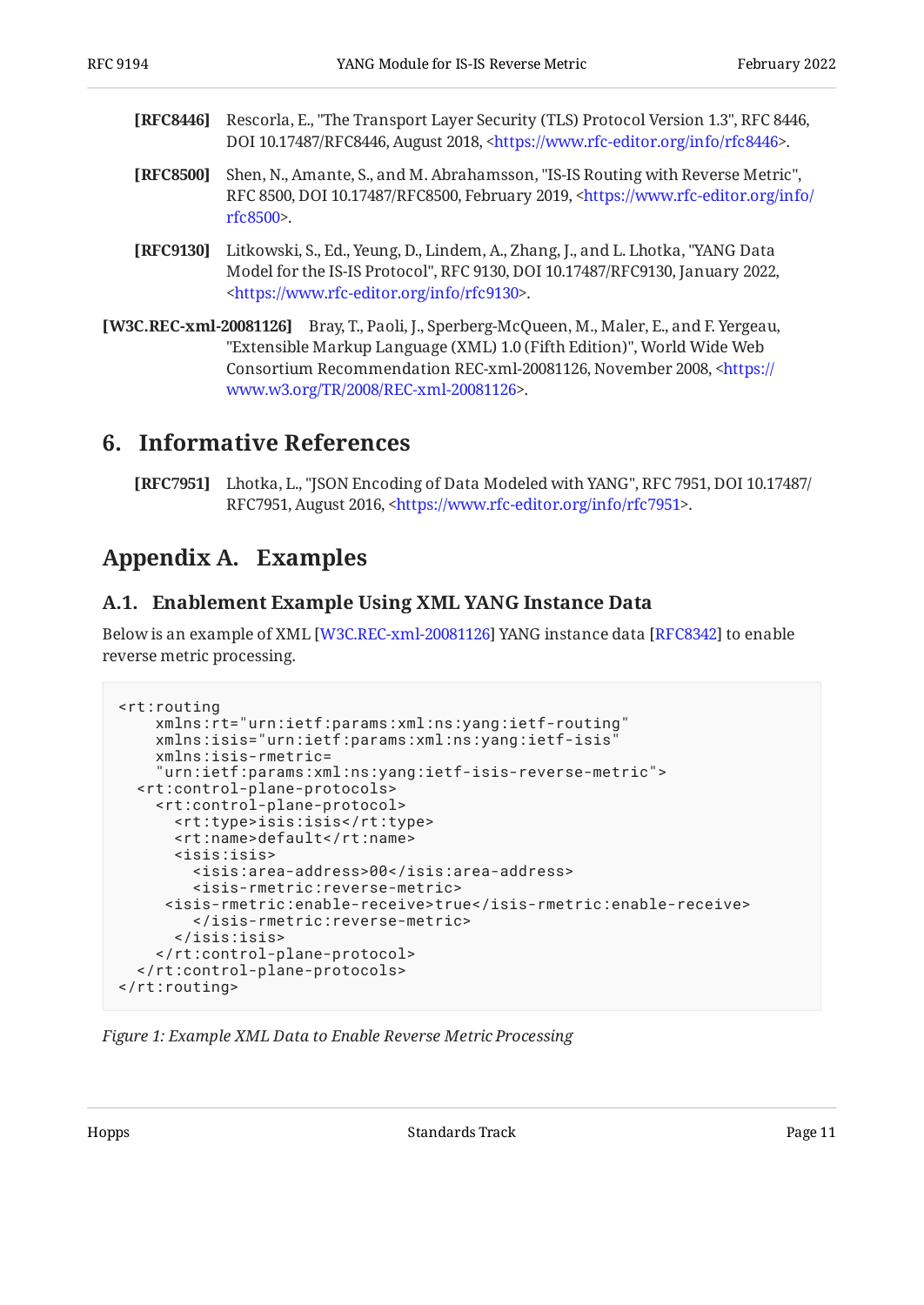### <span id="page-11-0"></span>**[A.2. Usage Example Using XML YANG Instance Data](#page-11-0)**

Below is an example of XML YANG instance data [[RFC8342\]](#page-9-2) for the "ietf-isis-reverse-metric"  $\,$ module.

```
<if:interfaces
     xmlns:if="urn:ietf:params:xml:ns:yang:ietf-interfaces"
     xmlns:ianaift="urn:ietf:params:xml:ns:yang:iana-if-type">
   <if:interface>
     <if:name>eth0</if:name>
     <if:type>ianaift:ethernetCsmacd</if:type>
   </if:interface>
</if:interfaces>
<rt:routing
     xmlns:rt="urn:ietf:params:xml:ns:yang:ietf-routing"
     xmlns:isis="urn:ietf:params:xml:ns:yang:ietf-isis"
     xmlns:isis-rmetric=
     "urn:ietf:params:xml:ns:yang:ietf-isis-reverse-metric">
   <rt:control-plane-protocols>
     <rt:control-plane-protocol>
       <rt:type>isis:isis</rt:type>
       <rt:name>default</rt:name>
       <isis:isis>
         <isis:area-address>00</isis:area-address>
         <isis:interfaces>
           <isis:interface>
              <isis:name>eth0</isis:name>
             <isis-rmetric:reverse-metric>
                <isis-rmetric:metric>
                  65535
               </isis-rmetric:metric>
             </isis-rmetric:reverse-metric>
           </isis:interface>
         </isis:interfaces>
       </isis:isis>
     </rt:control-plane-protocol>
   </rt:control-plane-protocols>
</rt:routing>
```
<span id="page-11-1"></span>*[Figure 2: Example XML Data for the "ietf-isis-reverse-metric" Module](#page-11-2)* 

### **[A.3. Usage Example Using JSON YANG Instance Data](#page-11-1)**

<span id="page-11-3"></span>Below is an example of JSON YANG instance data [RFC7951] for the "ietf-isis-reverse-metric" module.